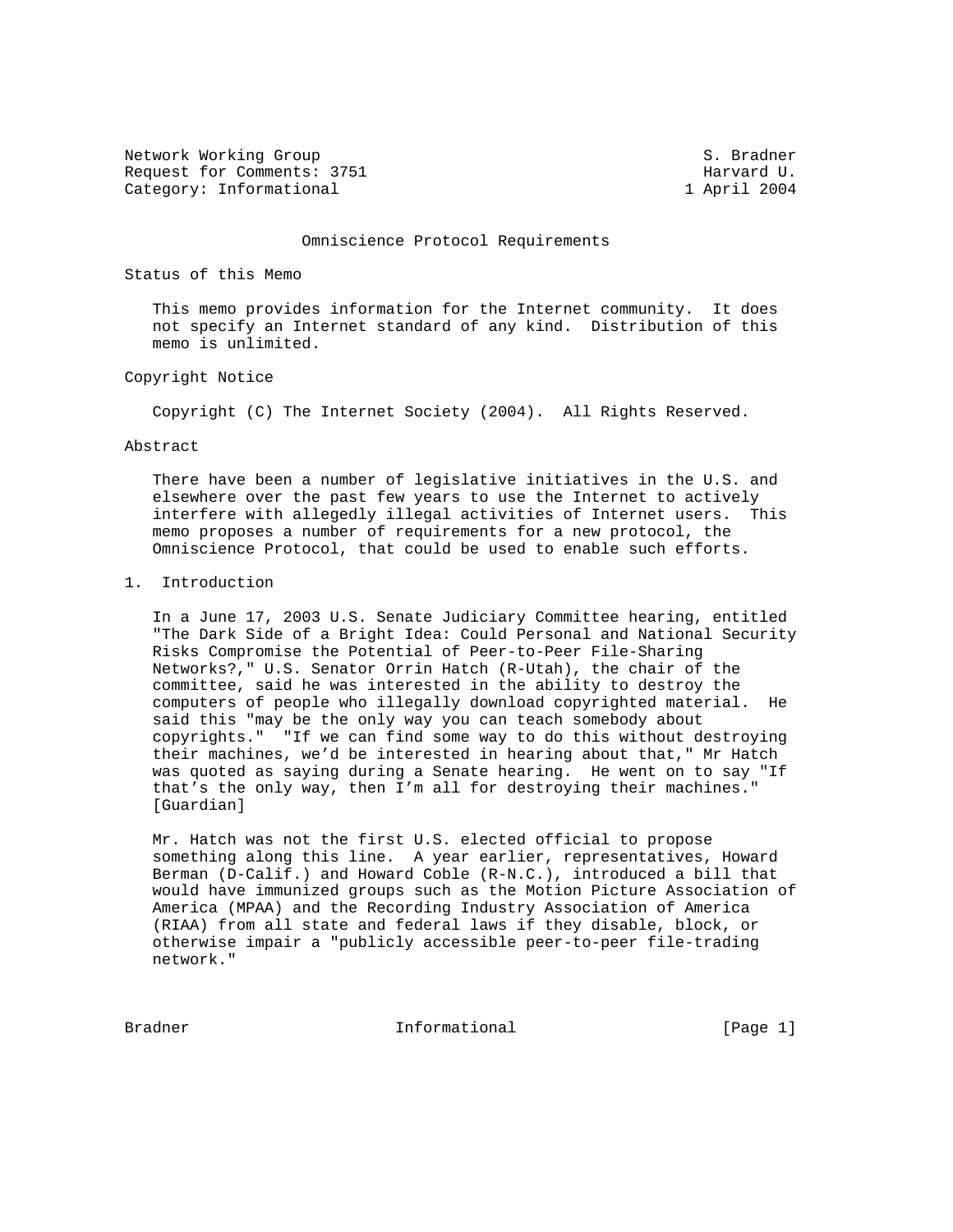The attitude of some of the copyright holders may be that it's OK for a few honest people to have their computers or networks executed as long as the machines and networks of the dishonest are killed. But it is not likely that any measurable error rate would be acceptable to the public. Clearly, anyone implementing laws of this type need some way to reduce the error rate and be sure that they are dealing with a real bad guy and not an innocent bystander.

 Part of determining if someone is a "bad guy" is determining his or her intent. Historically, western jurisprudence has required that prosecutors show that a person intended to commit a crime before that person could be convicted of committing that crime. [Holdsworth, Restatement, Prosser, United States v. Wise, Garratt v. Dailey] Because it can be quite difficult to establish a person's intent lawmakers have, in some cases, reduced the requirement for prosecutors to establish intent and mere possession is now proof enough of intent.

 This memo proposes a set of requirements for a new protocol to be used by prosecutors to determine a person's intent, thus reducing the need to dilute the historical legal requirement to show intent and by groups such as the MPAA and RIAA to be sure they are dealing with lawbreakers and not 60 year old non computer users.

### 2. Omniscience Protocol Requirements

 For the purpose of these requirements, I will assume that the OP is implemented using a client-server model, where the OP client is installed on the user's computer and the server is installed on a computer run by a law or copyright enforcement organization. OP Clients would register with all OP Servers that pertain to the legal jurisdiction in which the client is located each time the computer is started. OP Servers would then, on whatever schedule they have been configured to use, send OP Queries to OP Clients to find out if the computer operator has engaged in an illegal act of interest to the operator of the OP Server. Future versions of the OP might operate using a peer-to-peer model if the copyright enforcement people can ever get over their visceral disgust at the very concept of peer-to peer networks.

 For the purpose of this memo, I will use copyright infringement as an example of an illegal act that the OP protocol could be used to expose. The OP has numerous possible applications beyond ferreting out copyright infringement. For example, the OP would be of great assistance to instructors trying to determine if their students are producing original work or engaging in plagiarism. The same function would be invaluable to newspaper editors checking up on reporter's dispatches.

Bradner 10 Informational 100 Page 2]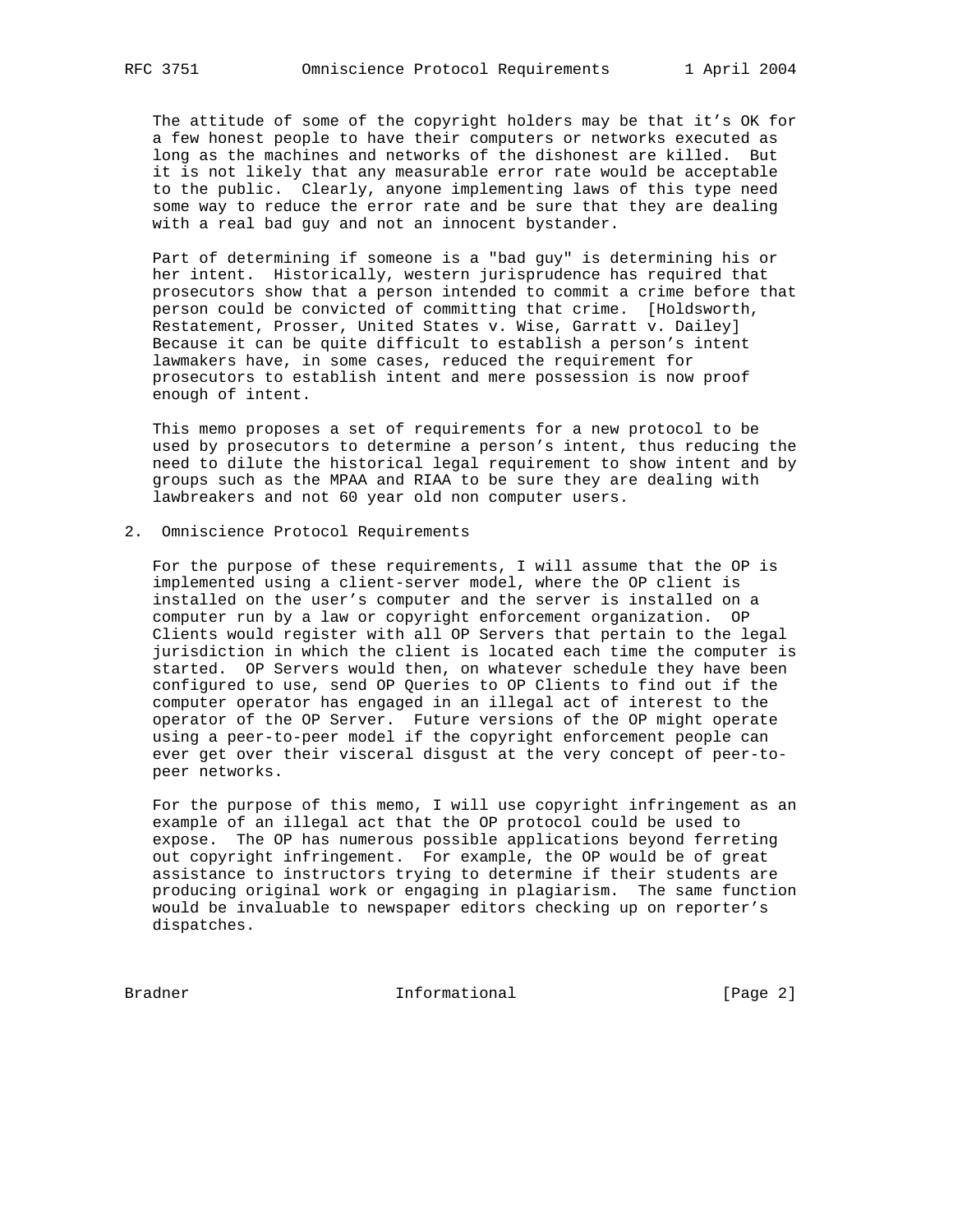Also for the purpose of this memo, I assume that an evil-doer (also referred to as a miscreant) is in full control of a computer and that OP Servers will generally be operated by "Good guys." (See Functional Requirements FR5-7 for requirements to ensure that the latter is the case.) In the context of this memo, "evil-doer" and "miscreant" are defined as individuals or groups of individuals who perform acts that the operator of an OP Server has a legally recognized right to prevent. In the context of this memo, "good guys" refers to individuals or groups of individuals who have a legally recognized right to prevent certain acts that computer users may attempt to do with their computers. The use of this term is not meant to convey any value judgment of the morality, forward thinking nature, public spiritedness, or the monetary worth relative to most of humanity of such individuals or groups of individuals.

2.1. Operational Requirements

 OR1: The OP client must be able to install itself into all types of computers over the objections of the computer user.

 Discussion: The OP client would be installed by legal mandate in all new computers, but since there are hundreds of millions of existing computers, the OP client must be able to install itself in all of these existing computers in order to afford universal coverage of all possible miscreants. This installation must be accomplished even if the user, many of whom have full administrative control over their computers, tries to prevent it.

 OR2: True OP clients must not be findable by the computer user by any means, including commercial virus detectors, but all hackers' programs that mimic OP clients must be easily findable by commercial virus detectors.

 Discussion: Since anyone whose intent was to violate the law would not want the OP client to be watching their action, they would try to disable the OP client. Thus the OP Client, once installed, should be invisible to all methods a user might employ to discover it. Users must be able to find and remove any virus or worm that tries to masquerade as an OP client to escape detection.

Bradner 11 Informational 1996 [Page 3]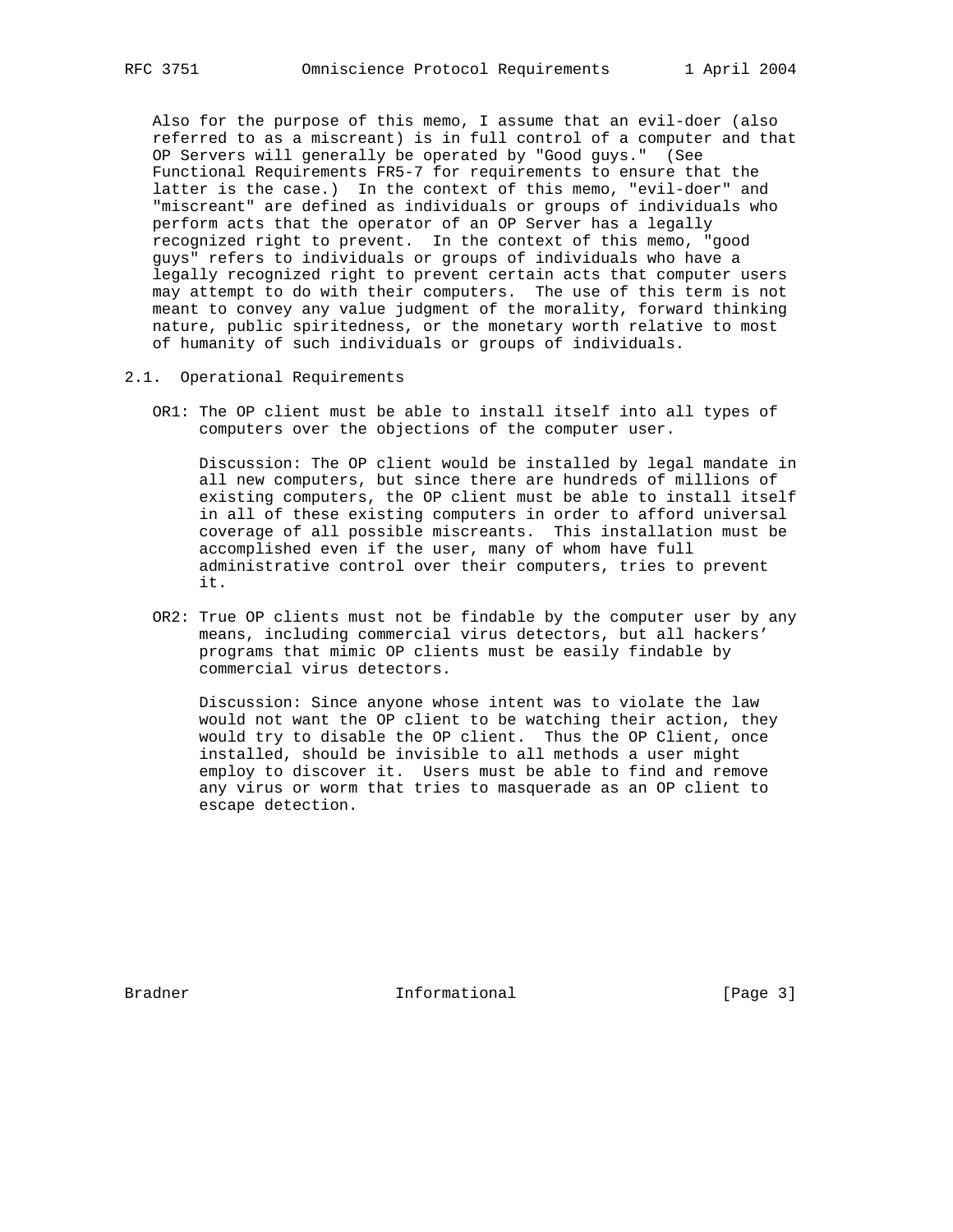OR3: The OP must be able to communicate through uncooperative firewalls, NATs, and when the computer is disconnected from the Internet.

 Discussion: Since the evil-doer may have control of a local firewall or NAT, the OP must be able to communicate with the OP server, even when the firewall or NAT has been configured to block all unused ports. Also, since the evil-doer might try to hide his or her evil-doing by disconnecting the computer from the network, the OP must be able to continue to communicate, even under these circumstances. Meeting this requirement may require that the OP client be able to reconfigure the user's machine into a cell phone or to implement GMPLS-WH [GMPLS-WH].

 OR4: Neither the operation of the OP client or the OP server must be able to be spoofed.

 Discussion: The user must not be able to create their own version of an OP client that can fool the OP server. Nor can it be possible for someone to create their own OP server that can be used to query OP clients.

 Discussion: Because of the potential for a user to hide their illicit activities by mimicking the operation of the OP client on their machine, it must not be possible to do so. In the same vein, because of the potential for violating the user's privacy, it must not be possible for a non-authorized OP server to be seen as authorized by OP clients. Since there will be an arbitrary, and changing, number of OP servers, at least one for each type of protected material, OP authentication and authorization must be able to be accomplished with no prior knowledge of a particular OP server by the OP client.

 OR5: The OP client must be able to be installed on any portable device that can be used to play protected material or execute protected software.

 Discussion: Since small, portable devices, such as MP3 players, are becoming the preferred method of playing back prerecorded music and videos, they must all include OP clients. OP clients must be able to be automatically installed on all such existing devices.

Bradner 11 Informational 1996 [Page 4]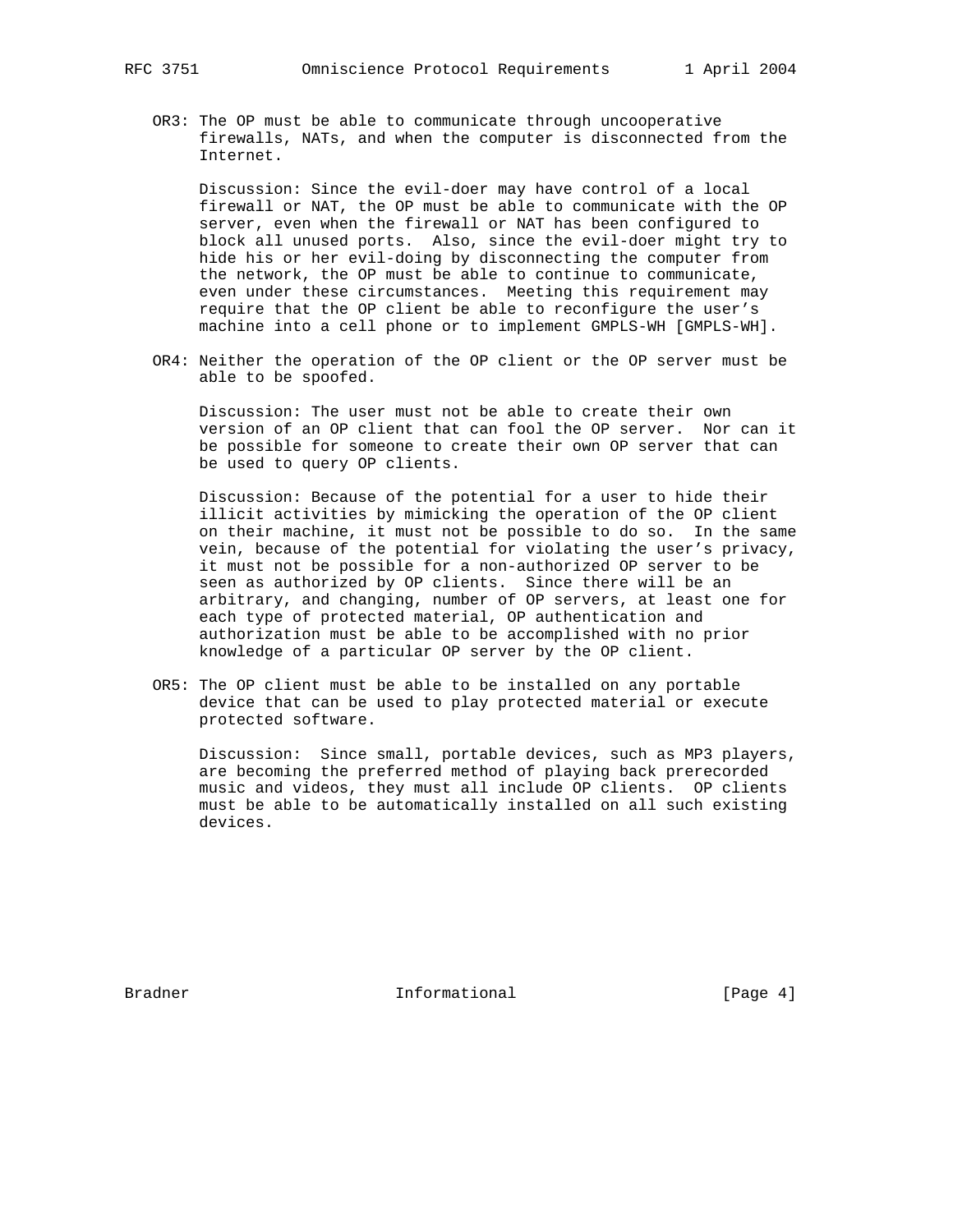# 2.2. Functional Requirements

FR1: The OP client must be able to determine the user's intent.

 Discussion: Just knowing that the user has a copy of a protected work on their system does not, by itself, mean that the copy is illegal. It could easily be a copy that the user purchased. The OP must be able to tell if a copy is an illegal copy with complete reliability. The OP must be able to differentiate between an original, and legal, copy and a bit-for-bit illegal reproduction. The OP client must be able to differentiate between copies that were created for the purpose of backup, and are thus generally legal, and those copies created for the purpose of illegal distribution. In the case of some types of software, the OP client must be able to determine the intent of the user for the software. An example of this need is related to the U.S. Digital Millennium Copyright Act (DMCA) and similar laws around the world. These laws outlaw the possession of circumvention technology, such as crypto analysis software, in most cases. Some exemption is made for legitimate researchers, but without an OP it is quite hard to determine if the circumvention technology is to be used for research or to break copyright protections for the purpose of making illegal copies of protected material. With the OP, the DMCA, and laws like it, can be rewritten so that circumvention technology is legal and developers can find out if their security protocols are any good, something which may be illegal under current law.

 FR2: The OP client must be able to remotely differentiate between illegal material and other material with the same file name.

 Discussion: A user might create a file that has the same filename as that of a protected work. The OP must not be fooled into thinking that the user's file is a protected one.

 FR3: The OP client must be able to find illegal copies, even if the filename has been changed.

 Discussion: The user must not be able to disguise a protected work by just changing its name.

 FR4: The OP client must be able to find illegal copies, even if the user has modified the work in some way.

 Discussion: The user must not be able to disguise a protected work by modifying the work, for example, by prepending, appending, or inserting extra material, or by changing some of the protected work. The OP must be able to make a legal

Bradner 10 Informational 100 Page 5]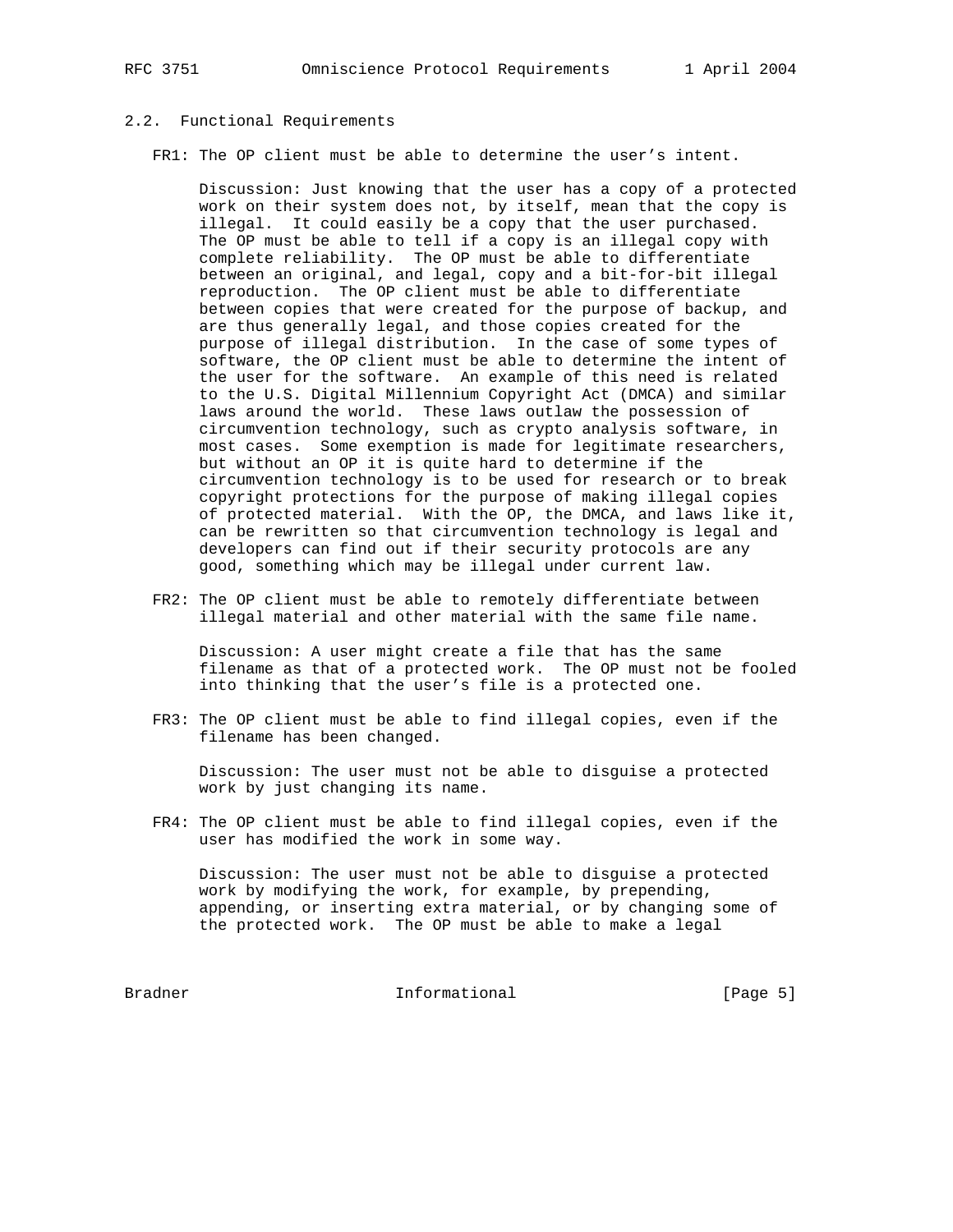determination that a modified work is no longer legally the same as the original if the amount and type of modification exceed a subjective threshold.

 FR5: The OP client must not be able to be run by a hacker, and the OP interface into a user's computer must not be able to be exploited by a hacker.

 Discussion: OP clients will be attractive targets for hackers since they will have full access within a user's computer. The interface between the OP client and server must be secure against all possible hacking attacks.

 FR6: The OP client must be able to discern the motives of the operator of the OP server and not run if those motives are not pure.

 Discussion: Since it cannot be assumed that the operators of the OP server will always have the best motives, the OP client must be able to reject requests from the OP server if the operator of the server has an evil (or illegal) intent. For example, the OP client must block any operation that might stem from a vendetta that the OP server operator might have against the user.

 FR7: The OP client must not be able to be used to extract information from a user's computer that is unrelated to illegal copies.

 In order to minimize the threat to the privacy of the user, the OP client must not be able to be used to extract information from the user's computer that is not germane to determining if the user has illegal copies of works or intends to use protected works in illegal ways.

 FR8: The OP client must be able to differentiate between protected material that was placed on the user's computer by the user and any material placed by others.

 Discussion: It must not be possible for a third party to put protected material on a user's computer for the purpose of incriminating the user. The OP client must be able to know, with certainty, who placed material on each computer, even in the cases where a third party has physical access to an unprotected computer or when the third party knows the user's logname and password.

Bradner 11 The Informational The Informational [Page 6]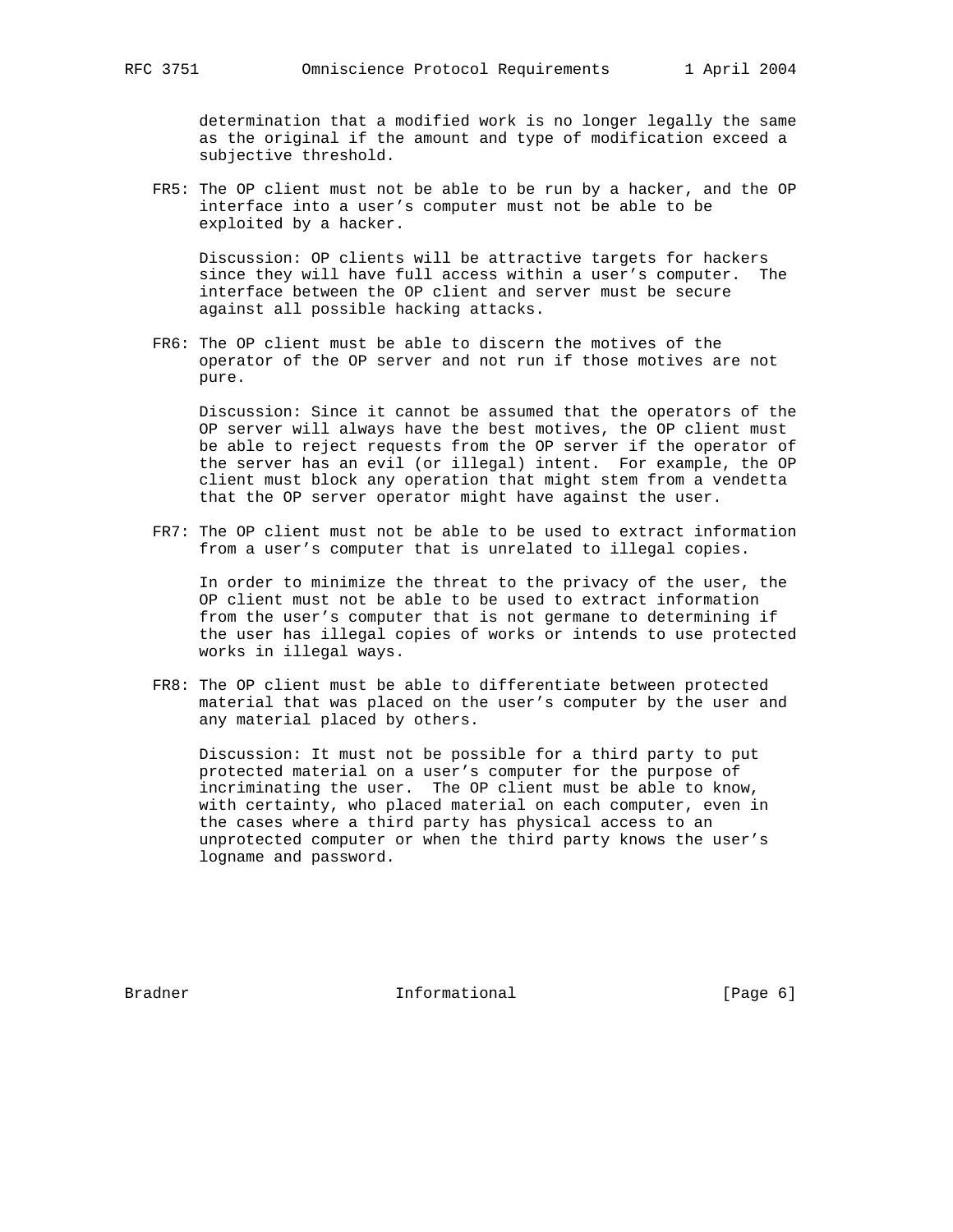FR9: The OP client must only implement the laws that apply to the specific computer that it is running on.

 Discussion: Since the Internet crosses many legal boundaries, an OP client will have to know just where, in geo-political space, the computer it is running in is currently located in order to know what set of laws to apply when it is scanning the user's computer. The OP client must also be able to be automatically updated if the laws change or the computer is moved to a location where the laws are different. Note that this requirement also implies that the OP client knows where its OP server is located to know if the client and server are both in the same legal jurisdiction. The OP client must know what to do, or not do, when they are not in the same legal jurisdiction. The OP client must also include a mechanism to automatically retrieve any applicable new laws or court decisions and properly interpret them.

3. Security Considerations

 The OP requires strong authentication of the clients and servers to ensure that they cannot be spoofed. It also requires the use of strong integrity technology to ensure that the messages between the client and server cannot be modified in flight. It also requires strong encryption to be sure that the communication between the client and the server cannot be observed. All of this is required in an environment where many of the users are in full control of their computers and will be actively hostile to the reliable operation of the protocol. Good luck.

4. Informative References

| [Garratt v. Dailey] | Supreme Court of Washington, 6 Wash. 2d 197;<br>279 P.2d 1091 (1955)                                                                                           |          |
|---------------------|----------------------------------------------------------------------------------------------------------------------------------------------------------------|----------|
| [GMPLS-WH]          | Generalized Multi-Protocol Label Switching<br>(GMPLS) for Worm Holes, work to be in process                                                                    |          |
| [Guardian]          | "Senator proposes destruction of file-<br>swapping computers." The Guardian, June 19,<br>2003. (http://www.quardian.co.uk/usa/story/<br>0,12271,980890,00.html |          |
| [Holdsworth]        | Holdsworth, W., History of English Law<br>680-683 (1938)                                                                                                       |          |
| [Processer]         | Prosser, W., et al., "Prosser and Keeton on<br>Torts," Hornbook Series, 5th ed., 1984                                                                          |          |
| Bradner             | Informational                                                                                                                                                  | [Page 7] |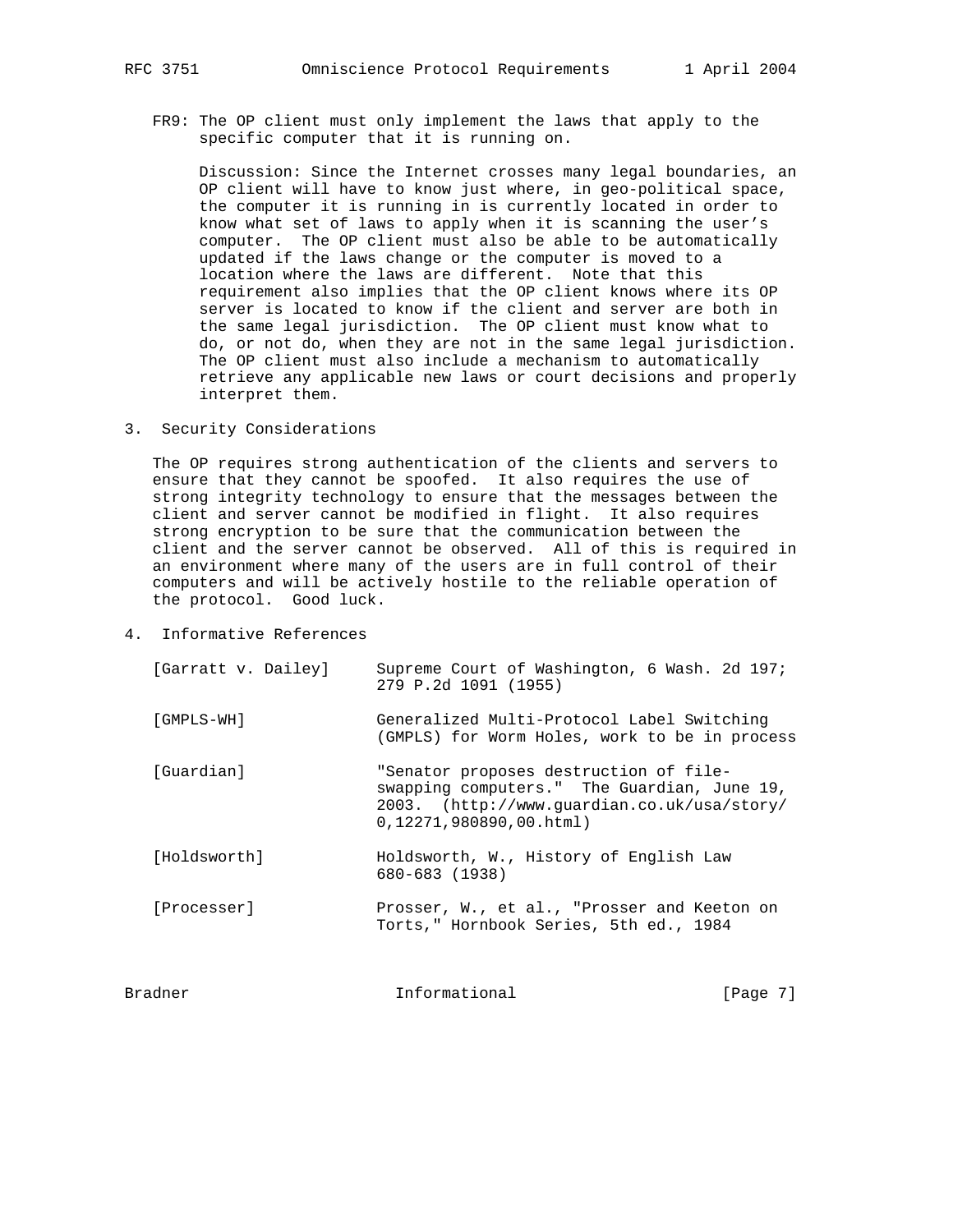[Restatement] 1. Restatement of the Law: sec 13 Torts (American Law Institute) (1934)

[United States v. Wise] 550 F.2d 1180, 1194 (9th Cir.)

5. Authors Address

 Scott Bradner Harvard University 29 Oxford St. Cambridge MA, 02138

 EMail: sob@harvard.edu Phone: +1 617 495 3864

Bradner Informational [Page 8]